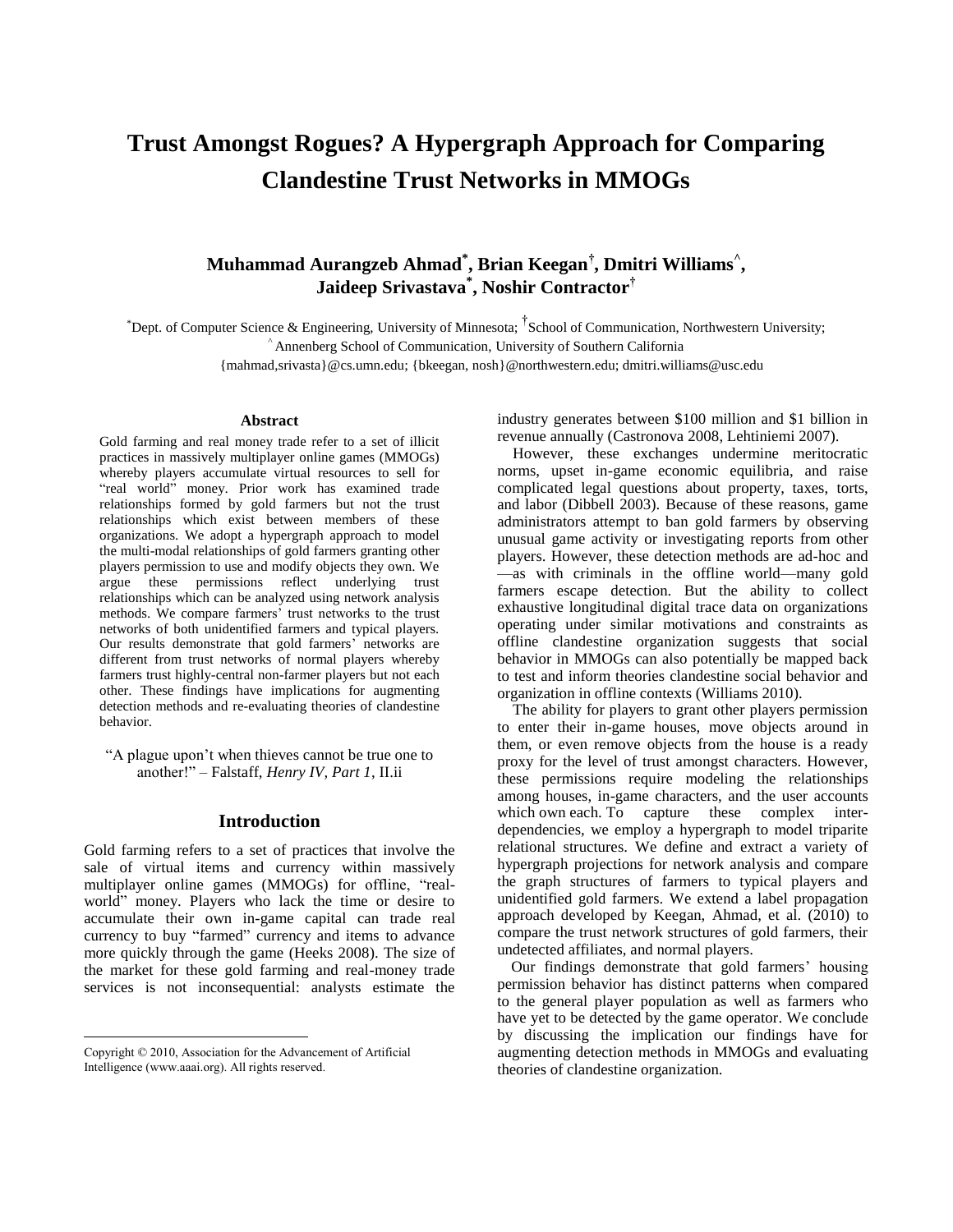# **Motivation and Background**

Traditional analyses of trust networks have mainly focused on trust between people who come together in a certain context to achieve a certain goal or to connect with other people such as recommendation systems, friendship, and resource sharing (Golbeck 2008). In trust-based recommendation networks like FilmTrust (Golbeck 2006) and Epinions (Massa, et al. 2005) trust is measured with respect to the reliability and validity of a recommendation.

However, trust relationships are also prerequisites to a variety of instrumental communication and exchange relationships in clandestine organizations (von Lampe and Johansen 2004). Clandestine organizations assume a variety of forms in response to the shared goals, task demands, and skills of its members as well as trade-offs between resilience and flexibility while avoiding detection (Morselli, Giguere, et al. 2007). Therefore, understanding how trust operates in these organizations can inform the processes which govern other social dynamics in clandestine organizations.

Prior work on detecting gold farming has attempted to use classification techniques to identify cross-sectional and behavioral signatures of gold farmers (Ahmad, Keegan, et al. 2009). Like offline clandestine organizations, gold farmers also rely on peripheral and presumptively legitimate accounts which go unsanctioned by game operators. Research has demonstrated gold farmers' trade networks rely strongly on these undetected intermediaries to support and enable their operations (Keegan, Ahmad, et al. 2010). However, these analyses overlook the role of trust in mediating relationships in MMOGs and clandestine organizations.

While there is a large literature on trust in social networks, Golbeck (2009) notes that work comparing different networks in the same study are relatively rare. Ahmad, et al. (2010b) describe the network characteristics of various trust networks for comparative purposes and observed that trust networks which are generated by similar social processes have similar network characteristics. Our research fills in these gaps in three ways. First, we implement a hypergraph model to capture a variety of complex network relations. Second, we use projections of this hypergraph allow us to do multilevel comparisons of structures of various relationships between account owners, their characters, and objects within the game. Third and finally, we employ a label-propagation technique to not only compare network structures but also the behavioral patterns of three classes of users: identified gold farmers, unidentified gold farmer affiliates, and traditional players.

## **Housing Permissions as Trust in EverQuest II**

We use data from EverQuest II (EQII) which is a MMOG which occurs in a fantasy role-playing universe. It is important to make distinction between accounts, characters, and houses. Each account can create several characters, but these cannot be played simultaneously. Each character has the option to buy a virtual house in the game. Thus houses are connected to players which are in turn embedded within accounts. Players can use their houses for a variety of purposes such as displaying valuable items, storing excess inventory, and selling crafted goods.

By default, only the character who buys the house has access to the house. However, a character may grant different levels of access to other characters in the game. In EQII the following access levels, in ascending order of trusted access, are defined:

- None: Has no access and cannot enter the house.
- Visitor: Can enter the house and can interact with objects in the house.
- Friend: Has all the privileges of the Visitor and can move things around the house.
- Trustee: Has all the privileges of the Friend and can add and remove objects in the house. A Trustee can also pay the rent of the house on the behalf of the owner of the house.

From a security perspective, all the access levels except trustee are functionally equivalent because characters who are given that type of access cannot make any change to the value of the house while a character with trustee privileges can make such a change. To simplify our analysis along these functional lines, we dichotomize these three potential types of relations into trustee and nontrustee (visitor and friend).

# **Hypergraph Model of Housing-Trust Network**

The housing-trust network can be modeled in different ways. Previous research using housing-trust networks has looked at the structure of the housing network in terms of access-grants while ignoring the presences of houses or even permissions for multiple characters (Ahmad et al 2010a, 2010b). While these models are sufficient for studying the social networks amongst the gold farmers, they limit the types of inferences that can be made about the larger trust-based social structures and the use of such structures for making inferences about gold farmers.

Our approach follows previous work using hypergraphs to model tagging systems where there is a "natural" distinction between three types of nodes in the networks such as person, tag and object (Zlatic, et al. 2009). We also adopt a hypergraph model to describe the three types of nodes in our data: player account, player character, character house. Multiple models of hypergraphs exist which describe the evolution and generation of such hypergraphs (Ghosal, et al. 2009).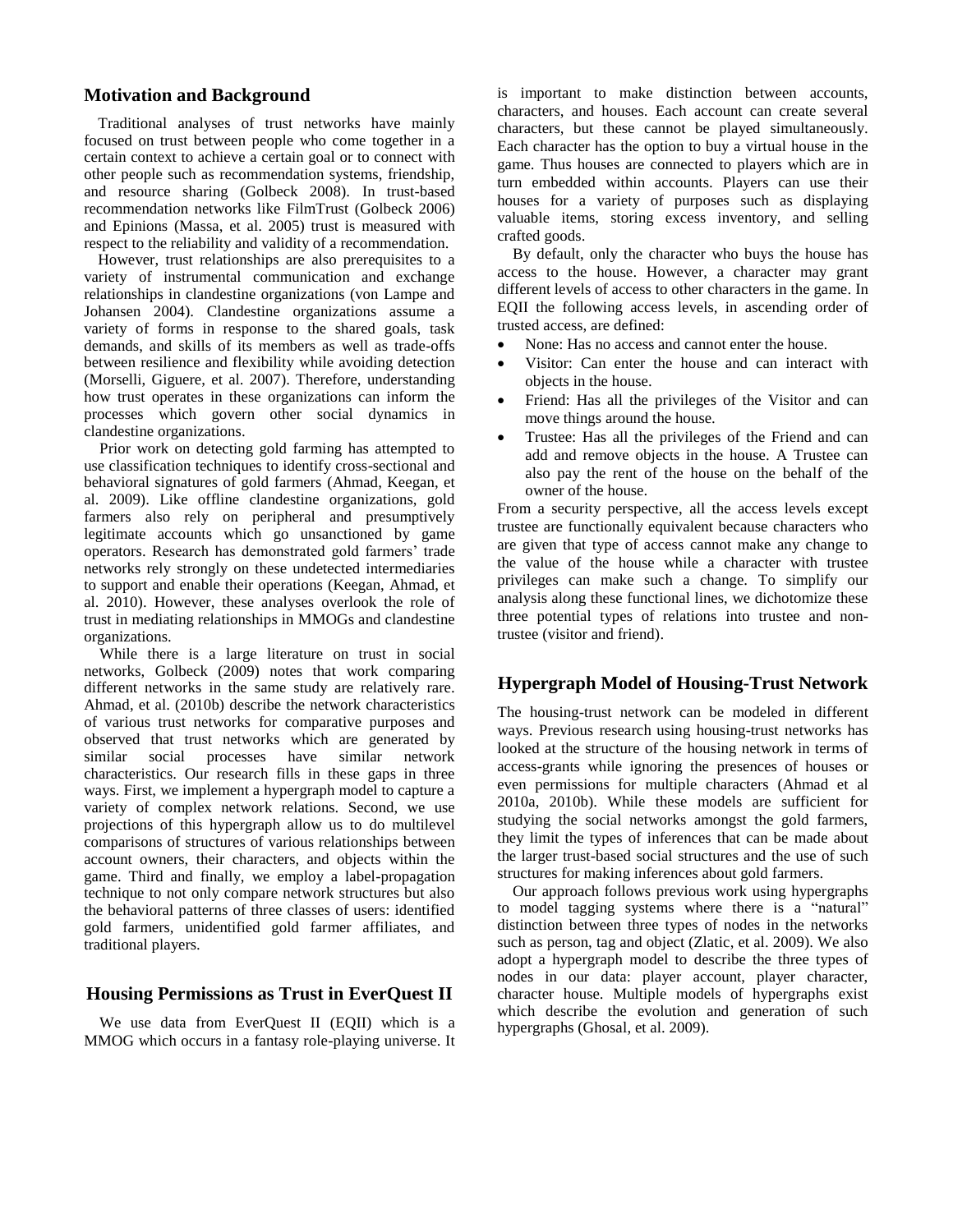

 $C<sub>a11</sub>$  $\mathsf{c}_{\mathsf{a22}}$  $c_{a12}$ Figure 2a  $a31$ C  $_{\rm a11}$  $c_{a12}$ Figure 2b  $c_{\text{a}32}$ 

Figure 1: Different scenarios for housing access for characters associated Figure 2: Alternative ways to represent with (a) the same account and (b) with different account the housing-trust network

The complex game mechanics of EQII which cannot be example to the complete gaing incommence of Equilibration are another captured by a traditional graph representation are another motivation for using hypergraphs to model trust relationships. Players at each level not only have these privileges associated with that level, they also have the privilege to grant the same or lesser level of access to other people. Thus consider the situation in Figure 2a and Figure 2b which ignores the player accounts for simplification purposes. In the first case character  $c_{a11}$  trusts  $c_{a22}$  and  $c_{a31}$ trusts. From this representation it is not clear if there is a trust relationship between  $c_{a11}$  and  $c_{a31}$ . While it could be the case that  $c_{a11}$  also trusts  $c_{a31}$  but since  $c_{a22}$  has already granted permissions to  $c_{a11}$  it is not necessary for  $c_{a11}$  to grant permissions to  $c_{a31}$ . However given that there is still a possibility that  $c_{a11}$  instructed  $c_{a22}$  to grant access to  $c_{a31}$  e.g.,  $c_{a11}$  is a superior officer of  $c_{a22}$  an important piece of information is lost. One way to remedy would be to add an edge between  $c_{a11}$  and  $c_{a31}$  but even in this case we will lose information about which players are connected with each other by which house. We use the alternative projection in Figure 2b wherein player nodes are connected by access ties to house nodes. Even in this case some information is also lost such as how the access grants were given but since we are interested in the relationship between houses, players and characters this can be overlooked.

A hypergraph is a generalization of a graph (Dauber 1969) and can be defined as follows:

**Tripartite Hypergraph:** A tripartite hypergraph G = (V,H) consists of a set of nodes V and a set of hyperedges V such that the following conditions are satisfied.

1.  $V = \{V_h, V_c, V_a\}$ 

2.  $H \in \{ (v_h \in V_h, v_c \in V_c, v_a \in V_a) \}$ 

Figure 1a shows a hypergraph which contains hyperedges  $(a_1, c_{a11}, h_1), (a_1, c_{a11}, h_1), (a_1, c_{a11}, h_1)$  and  $(a_1, c_{a11}, h_1)$ . **Node Degree:** The degree of the nodes can be defined in a number of ways. One can define it in terms of how many other nodes is a node connected to. However in this case no distinction is being made between the various types of

nodes that may be present in the hypergraph and in the current domain the semantics of the graph will be lost if such an approach is used. Another approach which is more suited to our present context is to define node degree in terms of the hyperedges that are connected to a node. Thus in Figure 1a the degree of  $h_1$  is 3 and the degree of  $h_2$  is 1. **Edge Degree:** In addition to the node degree, it is also possible to describe the edge degree in the hypergraph (Zlaic 2009). The edge degree is defined as the number of hyperedges in which the edge participates in. Consider edge  $(a_1,h_1)$  in Figure 1a, it has edge degree two because it participates in two different hyperedges  $(a_1, c_{a11}, h_1)$  and  $(a_1, c_{a11}, h_1)$ . **Projections of a Hypergraph:** There are multiple ways in which hypergraph projections can be formed e.g., one way to create a projection would be to create an edge between two nodes if they share a house, another way to project would to create a node if they share an account. It is also possible to create a double projection by projecting onto a projection (Zlatic 2009).

In order to distinguish between the characteristics of gold farmers and legitimate players we consider the frequent subgraph patterns which are associated with different types of players. We now describe various terms which would be helpful in finding such patterns.

**Frequent Tripartite Hypergraph Pattern:** Given a tripartite graph *H* with nodeset *N* and an edgeset *E*, a frequent tripartite hypergraph patterns is a sub-hypergraph *sub* of graph H such that it occurs frequently in *H* with a support S, confidence *C* and at least one of the nodes containing a label *P*. Since the dataset that we are dealing with is not a transaction dataset the definitions of support and confidence are modified accordingly. The support and confidence are defined as follows:

**Support of a Hyper-subgraph:** Given a sub-hypergraph of size  $k$ ,  $sub<sub>P</sub>$  is the pattern of interest containing the label *P*,  $sh<sub>P</sub>$  is a pattern of the same size as  $sub<sub>P</sub>$  and contains the label *P*, the support is defined as follows:  $l$  culp  $l$ 

$$
S = \frac{|sum_P|}{|\{s h_P | s h_P \subseteq H, |s h_P| = k\}|}
$$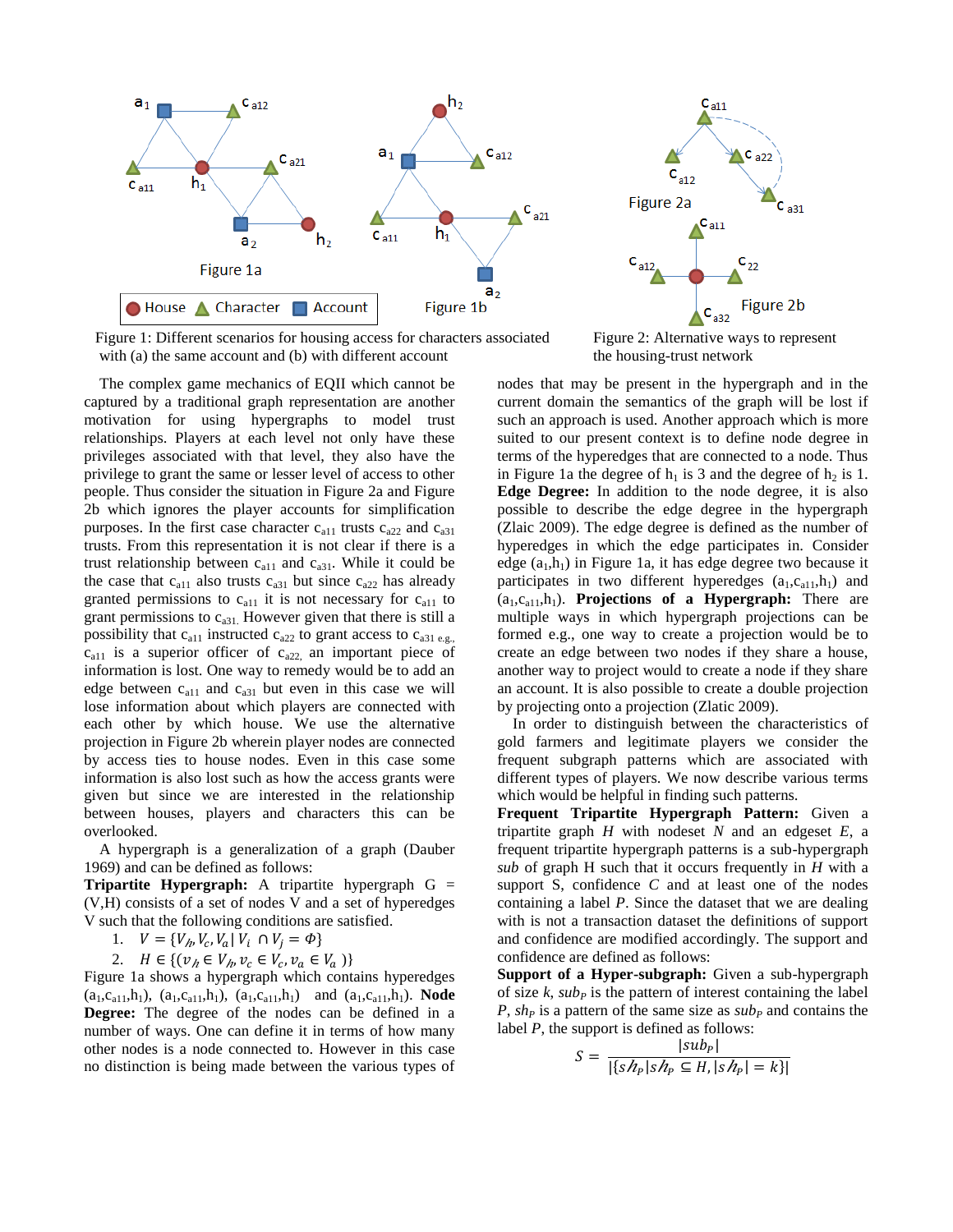

**Figure 3a. Distribution of node degree for the trust hyper graph.** 

**Figure 3b. Distribution of edge degree for the trust hypergraph**

**Figure 3c: Distribution of the projection networks**

**Confidence of a Hyper-Subgraph:** Given a subhypergraph of size  $k$ ,  $sub<sub>P</sub>$  is the pattern of interest containing the label  $P$ ,  $sub<sub>G</sub>$  is a pattern which is structurally equivalent but which does not contain the label *P*, the confidence is defined as follows:

$$
S = \frac{|sub_P|}{|\{sub_G|sub_G \subseteq H, |S| = k\}|}
$$

**Frequent Tripartite Hypergraph Pattern Mining:** We now describe a technique which can be used to extract frequent tripartite hypergraph patterns, with and without constraints, from our data. Consider the hypergraphs in Figure 1; it is clear that a hypergraph can be visualized as a graph with a larger number of triads. This implies that there is already implicit structure in the data which can be exploited for pattern mining. The task of mining such patterns can thus be formulated as discovering triads in a 3- Regular graph with certain constraints.

We now describe the problem of discovering the frequent patterns described in the previous discussion. Consider the hypergraph in Figure 1a, if we consider the triads which are connected to h1 then these are  $(a_1, c_{a11}, h_1)$ ,  $(a_1, c_{a12}, h_1)$  and  $(c_{a21}, a_2, h_1)$ . Given that it can be treated as a 3-Regular graph, we know can describe the structure of the neighborhood of  $h_1$  in terms of connectivity of the accounts. For example, account  $a_1$  is connected to  $h_1$  with two characters, account  $a_2$  is connected to  $h_1$  with one character. We can represent the neighborhood of  $h_1$  as (2CH0, 1CH1) where *A* and *C* signify accounts and characters respectively. The representation can be further extended by considering the other houses to which a node may have access to. Thus in Figure 1b the neighborhood of *h<sup>1</sup>* would be represented as (C2H1, C1H0) which show that the representation of the neighborhood of  $h_2$  would be (C2H0). Even with this representation there can be multiple ways to represent the same graph since there are multiple ways to traverse a graph. To address this issue we

represent the subgraphs in the DFS Lexicographical order (Yan, et al. 2002). Of course in this type of representation some information is lost. However with this representation standard association rule mining techniques can be applied to discover useful discriminative patterns in the data as we demonstrate in the analysis section.

#### **Dataset**

We use anonymized housing-trust data from EQII provided to us by Sony Online Entertainment. The data consists of more than two million player characters spread across over a dozen servers running parallel game worlds with slightly different rule sets. We use data from a single representative server with a player vs. environment (PvE) rule set encompassing January through September 2006.

The dataset contains 38,217 characters associated with 12,667 accounts, with 43,548 houses and a total of 3,013,741 hyperedges between them. 151 of these accounts were banned by SOE administrators for reasons related to gold farming. A small number of records (105 accounts, 482 characters) were discarded because of incomplete transcription of data. However none of the houses were discarded in this case. The "Trustee" access was granted 20,029 times, the "Friend" access was granted 32,711 times and the "Visitor" access was granted 273,355 times for all the players in the network. Additionally there were 8,295 instances where the trust privileges were revoked. We note that these counts sum up to be greater than the number of edges in the network because there were many redundant instances where the same access was granted to the same person on the same house multiple times.

Figure 3a gives the node degree distribution of the various types of nodes on a log scale. It is clear from the figure that the majority of the accounts have fewer than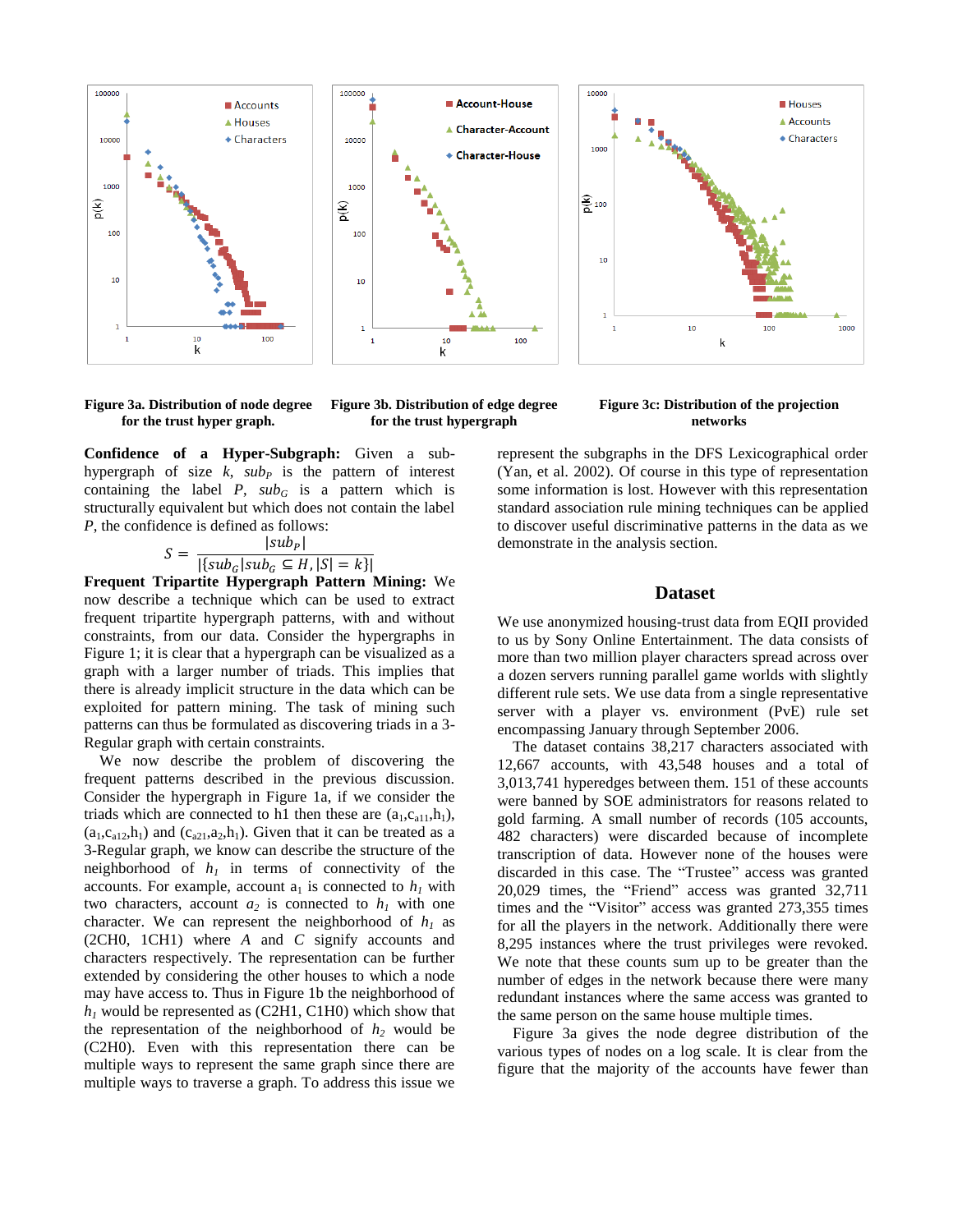|                       | Neighbors' total degree |                              |                                  | Neighbors' in-degree  |                          |                            | Neighbors' out-degree            |                                   |                                             |
|-----------------------|-------------------------|------------------------------|----------------------------------|-----------------------|--------------------------|----------------------------|----------------------------------|-----------------------------------|---------------------------------------------|
|                       | (n)                     | $\langle \, {\bf l} \rangle$ | $\langle n_{\text{Aff}} \rangle$ | $\langle n_i \rangle$ | $\mathbf{n}_{i,GF}$ )    | $\langle n_{i,Aff}\rangle$ | $\langle \mathbf{n}_{0} \rangle$ | $\langle n_{0,\text{GF}} \rangle$ | $\langle \mathbf{n}_{\text{o-Aff}} \rangle$ |
| <b>Farmers</b>        | .82                     | 0.29                         | .82                              | 0.89                  | 0.29                     | 0.89                       | 07                               | 0.29                              | 1.07                                        |
| <b>Affiliates</b>     | 4.03                    | .28                          | 0.70                             | 1.55                  | 0.75                     | 0.70                       | 2.88                             | 0.625                             | 0.70                                        |
| <b>Non-Affiliates</b> | 2.73                    | $\overline{\phantom{a}}$     | 7.77                             | .57                   | $\overline{\phantom{0}}$ | 5.98                       | . . 56                           | $\overline{\phantom{0}}$          | 2.34                                        |

**Table 1: Average neighbor connectivity for gold farmers, affiliates and non-affiliates.**

four houses and character pairs associated with them. Similarly, the same applies for the characters as well. While the distributions for the accounts and the characters follow a long-tail distribution, the distribution for the houses is linear with a maximum of 8 character-account ties. We note that this is not a constraint in the game. Similarly Figure 3b gives the edge degree distributions for the various edge types. In this case also the account-house and the character-house distributions follow a power law more or less. The character-house edges always have a degree of one because there is a unique mapping from a character to an account in the game.

#### **Analysis of the Housing-Trust Network**

Using a label propagation technique derived from Keegan, Ahmad, et al. (2010), we distinguished between three types of players based on their relationship with identified gold farmers in the housing-trust network.

- **Gold farmers:** These are characters who are explicitly labeled as gold farmers in the data.
- **Gold farmer affiliates:** These are characters who have interacted with the gold farmers by either extending housing permissions to gold farmers or are trusted by other gold farmers but they are not labeled as gold farmers themselves. Using our "guilt-byassociation" label propagation technique, we assume these characters have a much higher likelihood of being unidentified gold farmers.
- **Non-affiliates:** The rest of the characters who are neither gold farmer nor affiliates.

Table 1 reports the average neighbor connectivity of the three types of players. Here *n* refers to all the neighbors regardless of farmer/affiliate attribute, *n<sup>i</sup>* refers to neighbors with incoming edges and *n<sup>o</sup>* refers to neighbors with outgoing edges. From the table it is clear that gold farmers grant or receive permission from fewer players (1.82) than their affiliates (4.03).

The second column  $n_{GF}$  refers to neighbors who are gold farmers. In this case gold farmers also have very low tendency to grant other gold farmers permission  $(0.29)$ .  $n_{\text{Aff}}$ refers to the neighbors of affiliates. Here the connectivity patterns of affiliates stand out markedly; on average, nonaffiliates have granted housing permission to 7.77 affiliates even though affiliates intra-class connectivity (0.70)

suggests they are unlikely to give other affiliates housing permissions.

On average non-affiliates give 5.98 affiliates housing permission while affiliates only reciprocate by giving permissions to 2.34 affiliates on average. We also see that although gold farmers have relatively low base rates for granting housing permissions to other players, they appear to be strongly averse to granting other gold farmers access. Instead, gold farmers appear to both grant (0.89) and receive (1.07) permissions at a substantially higher rate than they are granted (0.29) or received (0.29) from other gold farmers. As the title of the paper indicates, there appears to be little honor among thieves.

These findings have several important implications. First, housing access appears to serve a non-trivial role in enabling gold farming operations as affiliates and farmers alike avoid granting permissions to characters of the same type. Second, the affiliate players whom gold farmers grant permissions are also players who themselves have high connectivity with the rest of the network. Third, farmers do not grant housing permissions at all to non-affiliates. Clearly the affiliates play a crucial and trusted role in brokering between identified farmers and the general population while isolating themselves from the general player populations. This corroborates previous findings by Keegan, Ahmad, et al. (2010) about differences in centrality between character classes in the trade network. A possible explanation is that these affiliates are gold farmers themselves but they have not been caught by the game administrators and thus the data does not label them as such. However given that affiliates are so strongly trusted by farmers, it could be the case that the gold farmers grant this access as a conduit for distributing their goods via trusted channels. In either case, there is a clear implication that affiliates are an integral part of the gold farming supply chain.

To explore the connectivity of gold farmers in the data, we extracted tripartite hypergraph patterns occurring frequently in the data for the three types of players using standard pattern mining techniques (Agarwal 1994). Most of the patterns which were obtained for gold farmers had a very low support and confidence and only 8 patterns had support and confidence greater than a standard 0.1 threshold. Because of the limitation of space only two most frequently occurring patterns are shown in Figure 4. Figure 4a refers to a pattern where a house is shared by three players two of whom have many characters associated with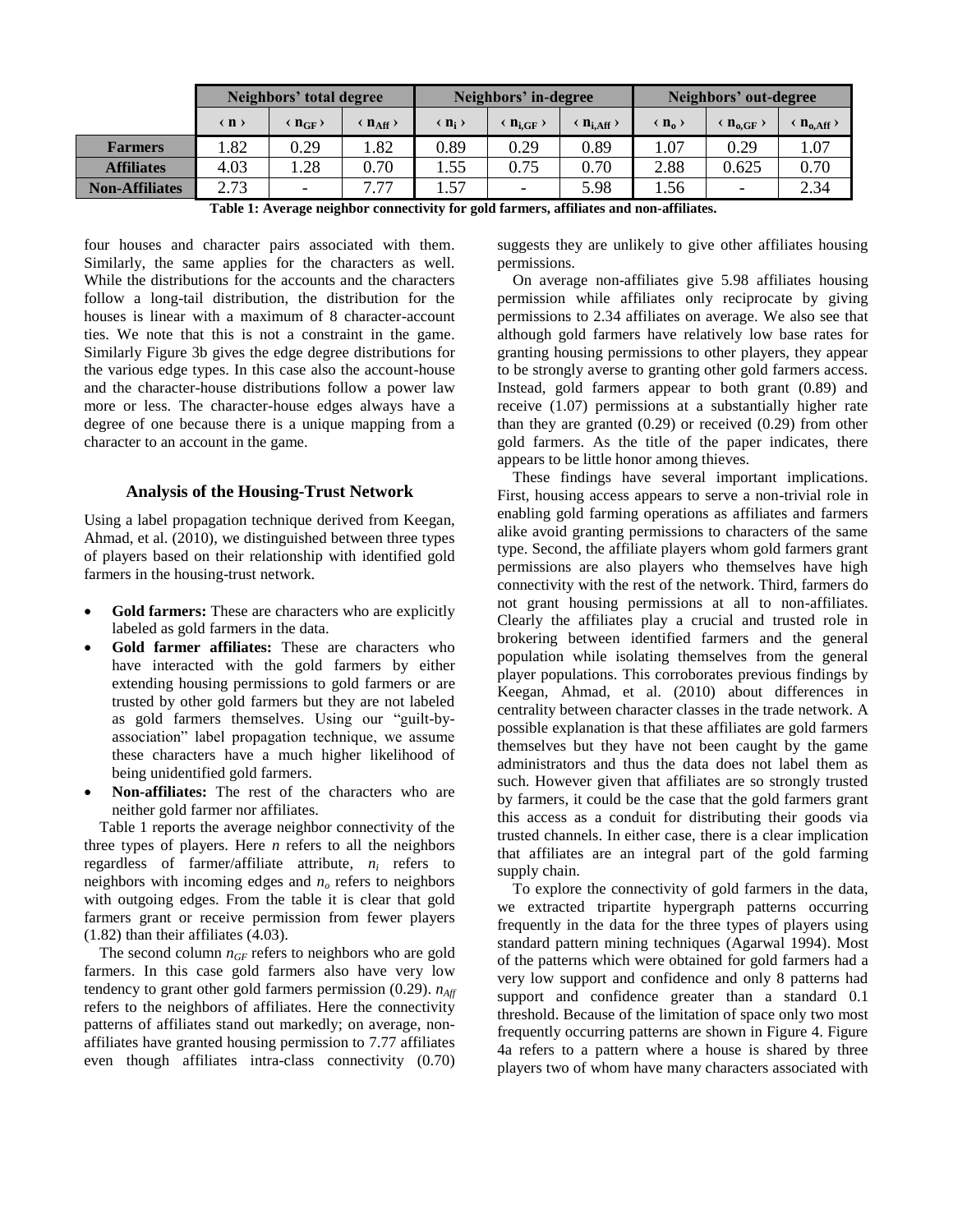

**Figure 4a. Gold Farmer Hypergraph Pattern: Support = 0.33, Confidence = 1 Figure 4b. Gold Farmer Hypergraph Pattern: Support = 0.50, Confidence = 1 Figure 4c. Gold Farmer Affiliate Hypergraph Pattern: Support = 0.50, Confidence = 1**

their respective accounts and the third player has access to another house. Figure 4b on the other hand shows a situation where a player has many characters and all the characters have access to the house but at the at the same time there are other players who have access to that house but they only have one character and also have access to another house. Both evoke a house being used as a shared, central safehouse shared by many farming characteraccounts but also with connections to affiliate characteraccounts with access to other houses.

We also extracted the patterns which were associated with the various affiliates and surprisingly a third (15/44) of the sequence patterns with more than 10 nodes were associated with affiliates. We note that these patterns are too long to visualize here, an example of a smaller pattern is given in Figure 4c. Like Figures 4a and 4b, there is a clear star-like structure with several affiliate characteraccounts sharing a house, but select few having access to other houses as well. The earlier observation that gold farmer affiliates are highly connected players is borne out here as gold farmers connect to trustworthy affiliates but avoid directly granting trust to each other.

#### **Hypergraph Projection for the Network of Accounts:**

As noted earlier, it is possible to create projections of the hypergraph for different node types in the network and determine the prevalence of gold farmers in each network. The characteristics of the various projections are given in Table 2. Here NCC refers to the number of connected components, LCC refers to the size of the largest connected component and %LCC refers to the percentage of the total nodes which are part of LCC. We now describe the various projections of the hypergraph *H*. The nodedegree distributions of these graphs are given in Figure 3c.

If we consider the subgraph which consists of the gold farmers, their affiliates and the neighbors of the affiliates then we observe that the majority (79%) of these accounts are isolates. There are a large number of instances of gold farmers where the gold farmer have exclusive access to the houses without giving access to other players including other gold farmers. On the other hand if we consider the affiliates then again they have a very high connectivity 8.89 as compared to both the gold farmers 0.31 as well as the non-affiliates 3.47. This again reinforces the

observation that gold farmers do not trust one another but they trust other people who are trusted by the population in general.

**Hypergraph Projection for the Network of Characters:** The projection of characters is the projection of the accounts and the houses in the networks. The same phenomenon of gold farmers not connecting to other gold farmers is also observed which a large percentage (84%) of gold farmer nodes being isolates. In both the cases of the projection of the accounts as well as the projection of the characters, the degree to which gold farmers are connected to one another is quite low which reinforces the conclusion that sharing houses and thus trust across gold farmers is not very common. The affiliates again have a very high connectivity (10.42) as compared to the rest of the population (3.23).

| <b>Network</b> | <b>Nodes</b> | <b>Edges</b> | <b>NCC</b> | <b>LCC</b> | $\frac{0}{0}$ |
|----------------|--------------|--------------|------------|------------|---------------|
| Project.       |              |              |            |            | <b>LCC</b>    |
| Account        | 18.231       | 159.676      | 1.015      | 14.431     | 79.16         |
| Character      | 16,878       | 119.757      | 1.070      | 13.111     | 77.68         |
| House          | 19.832       | 83.715       | 1.764      | 14.801     | 74.63         |

**Table 2: Global Characteristics of the Projection Networks of the Hypergraph H**

**Hypergraph Projection for the Network of Houses:**  Another way to project the hypergraph *H* is to project the accounts and the characters so that we get a *η* of the houses in the network. In the projected House network *η* there are 43,548 nodes and 83,715 edges. There are 521 gold farmer houses which we define to be a house having a direct connection with a gold farmer. However many houses associated with gold farmers are isolated nodes. Table 2 shows that there are a large number of components (1,764) but a single giant component contains three-quarters of the nodes. The rest of the components are relatively small – the second largest connected component has 30 nodes. Thus the smaller components in Figure 6 are indeed isolated components and the large component is part of the largest connected from the original component. It is clear that there are many cases where the gold farmers's houses form isolated groups. The most prominent examples are the two components in the upper right side of Figure 8 with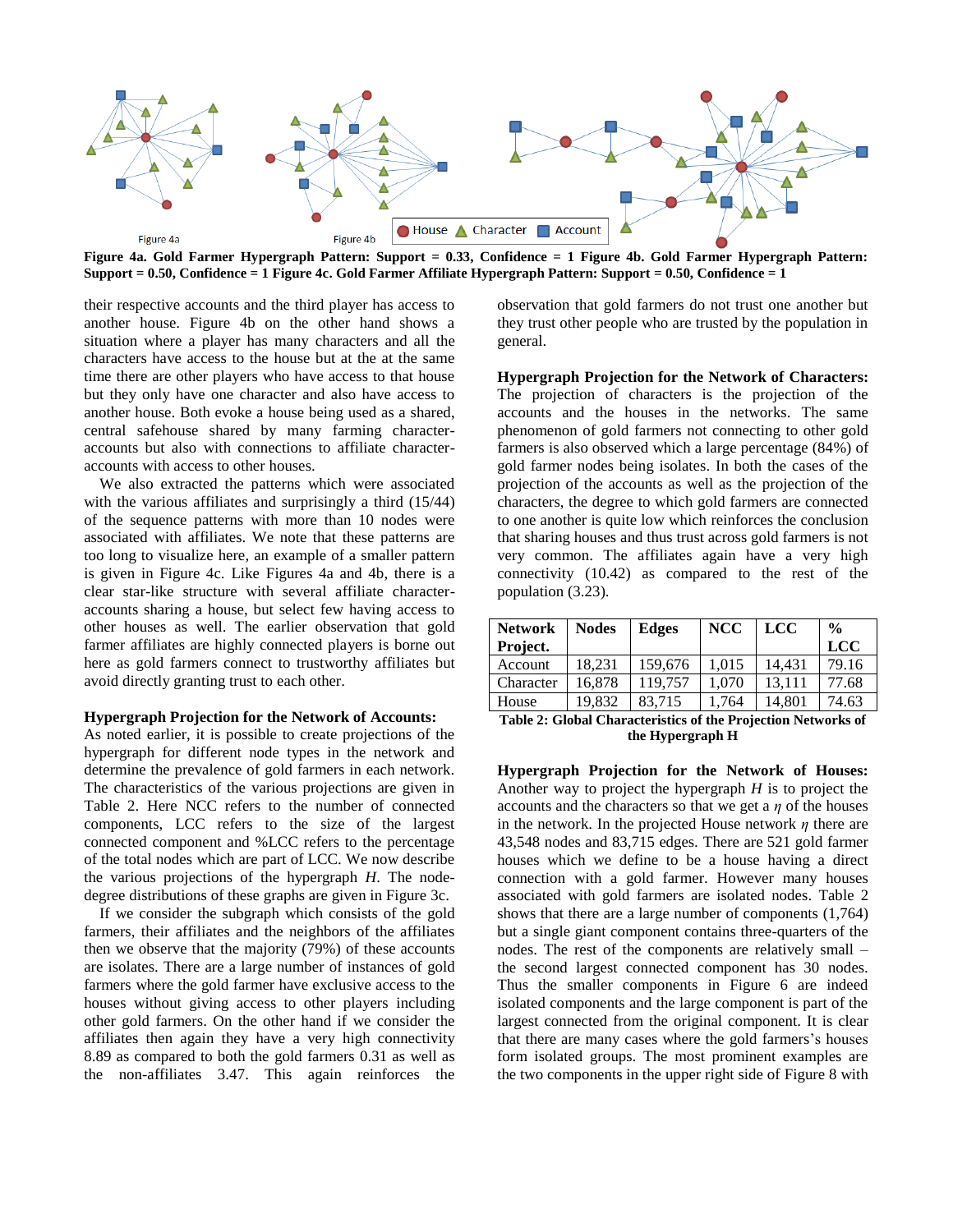

**Figure 6: The house projection displaying houses associated with gold farmers (in red) and houses associated with affiliates (in blue). The network is obtained by the projection of the Hypergraph** *H*

farmers' houses having access to other farmers' houses. In the larger component, at least four main clusters are easily identifiable. In there are cases where the gold farmers' houses are almost at the site of cut vertices and join a large number of other houses on the either side. These are promising candidates for gold farming distribution centers.

In terms of connectivity the house projection network is much more highly connected. The average connectivity for gold farmers is 7.56, non-affiliates is 7.09 and for affiliates it is extremely high: 84.02. This implies affiliates' houses are connected to a large number of other houses. On average gold farmer houses are connected to 5.86 other gold farmer houses but the average connectivity with nonaffiliates is 21.88. This again reinforces the idea that gold farmers tend to trust only the individuals who are trusted in general but not other gold farmers.

#### **Discussion**

Our results provide novel insights into the trust networks which exist among players engaged in clandestine behavior in an online game. Using a hypergraph model to capture the complex dependencies and relationships between accounts, characters, and houses, we performed network analyses on projections of this hypergraph's to identify behavioral patterns of granting and receiving trusted access among farmers, affiliates, and general player population.

We showed that the distribution of links in the hypergraph is very heterogeneous and follows a long-tailed distribution such that most of links in the housing network are concentrated in a few nodes. These distributions arise in a variety of other complex networks and suggest an underlying preferential attachment process (Newman 2003).

Examining this topology based upon the types of accounts, characters, and houses, we found that gold

farmers preferentially grant trusted housing access to affiliates who remain undetected rather than to other farmers. These affiliates, in turn, are strongly connected to the rest of the network. The strong disparities between farmers and affiliates' housing permissions behavior compared with the general player population suggests these selective patterns capture trust-based relationships. Permissions appear to serve an instrumental purpose in enabling farming operations and avoiding detection.

Using frequent subgraph mining techniques, we also identified structural patterns in the hypergraph associated with farmers To the extent that they capture underlying trust among members of these clandestine organization, these frequent subgraphs reveal the strategies adopted to conceal their operations. It may be possible to develop detection algorithms to identify these patterns and improve predictive models.

To Sir Falstaff's lament referenced in the introduction, because gold farmers avoid granting trust permissions to other gold farmers, our results seem to suggest that our "thieves" are in fact rogues among themselves. However the absence of trust ties among these players may not reflect amoral opportunism on the part of this type of players but rather a principled survival instinct evolved and honed from prior encounters with authorities. Or, it could be a combination of both.

Nevertheless, gold farmers do not represent a monolithic behavioral class of players; like other criminal organizations, the dividends of comparative advantage lead to a division of labor and skill specialization. We expect that gold farming operations should in many ways resemble drug trafficking operation which need farmers to generate the raw material, distributors to package and deliver the goods, and dealers to interact with customers. Farming operations may exploit administrator heuristics which only detect certain behaviors—to concentrate